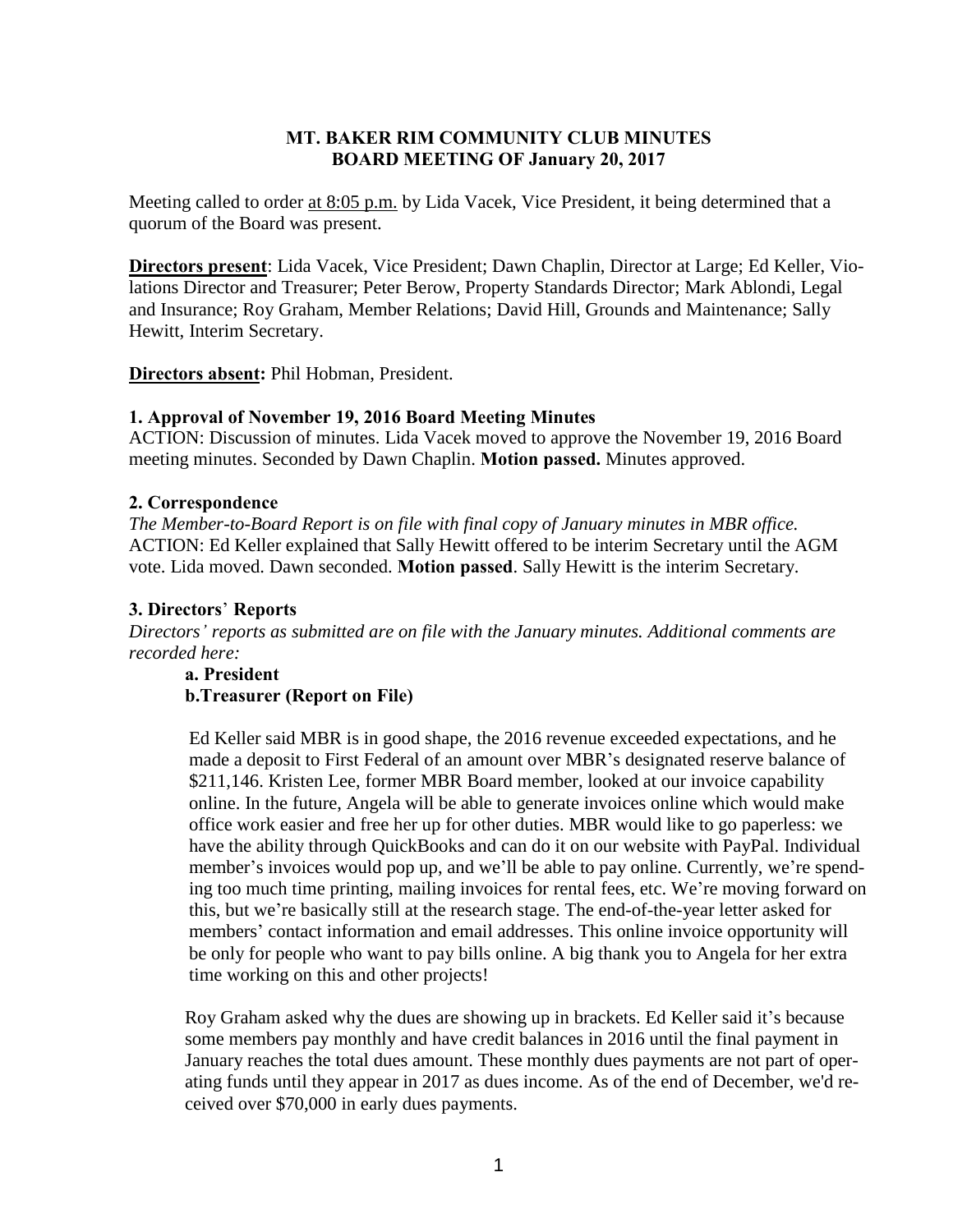# **c. Legal and Insurance (Report on File)**

Mark Ablondi said George Stratis wants to Quitclaim 2 lots to MBR (19060 and 11003) and Mr. Stratis asked if he would receive his dues back after outstanding costs are covered (pro rata). Ed Keller responded: we need Board approval before we can say MBR is willing to accept a Quitclaim. Mark Ablondi told Mr. Stratis he should bring it to the Board in a formal letter. Roy Graham suggested we should ignore it until he comes to a Board meeting or sends a letter. Mark Ablondi said Mr. Stratis's only concern was if he would get his dues back. It could take a long time to have costs covered, as MBR would be on the line for taxes, water district bills, liens, filing fee for the Quitclaim, etc. Ed Keller said Mr. Stratis hasn't paid his 2017 dues yet and thinks we can go through the process if there are no liens and no other costs. First, Mr. Stratis needs to pay dues on all 12 lots. Roy Graham asked if we have a formal request from Mr. Stratis. Mark Ablondi said no. He's paid all his dues except for 2017.

It was decided to delay this issue until February when Phil Hobman is back. MBR needs a formal written request from George Stratis.

## **d. Grounds & Maintenance (Report on File)**

Allison and Ken drove over 700 miles plowing in December, wore out 3 snow and flathead shovels, and used 100 pounds of salt melt for the walkways! They spent a lot of time shoveling and ice breaking, sawing through frozen berms blocking clubhouse pool doors and sliding glass doors, etc. A huge amount of thanks to Allison and Ken for jobs well done! We're all very appreciative!

David Hill and Allison Reimer suggested MBR should consider hiring a street sweeper in spring to get rid of the excess sand. Would improvements to the plow be important? Allison said no.

# **e. Property Standards**

Peter Berow said there was nothing to report due to snow and ice.

### **f. Violations (Report on File)**

Ed Keller stated Mark Waterbury (13026 Welcome Rd.) needs to submit proof of current registration and insurance for his parked BMW. Should we go ahead with fines on Mr. Waterbury? Additional fines are due to be billed as he has not responded for over 60 days. David Hill asked what do we do with snowbirds? Do we fine people who don't follow our rules? Roy Graham responded: we all have to follow rules, if you want to store your vehicle, there are places for that, or license and insure your vehicle. Our rules are clear: unlicensed and uninsured cars must be in garages. Mr. Waterbury's car has no registration tabs. Roy said we must fine him again. All he needs to do to avoid fines is submit proof. Action: MBR will send him another letter.

### **g. Member Relations**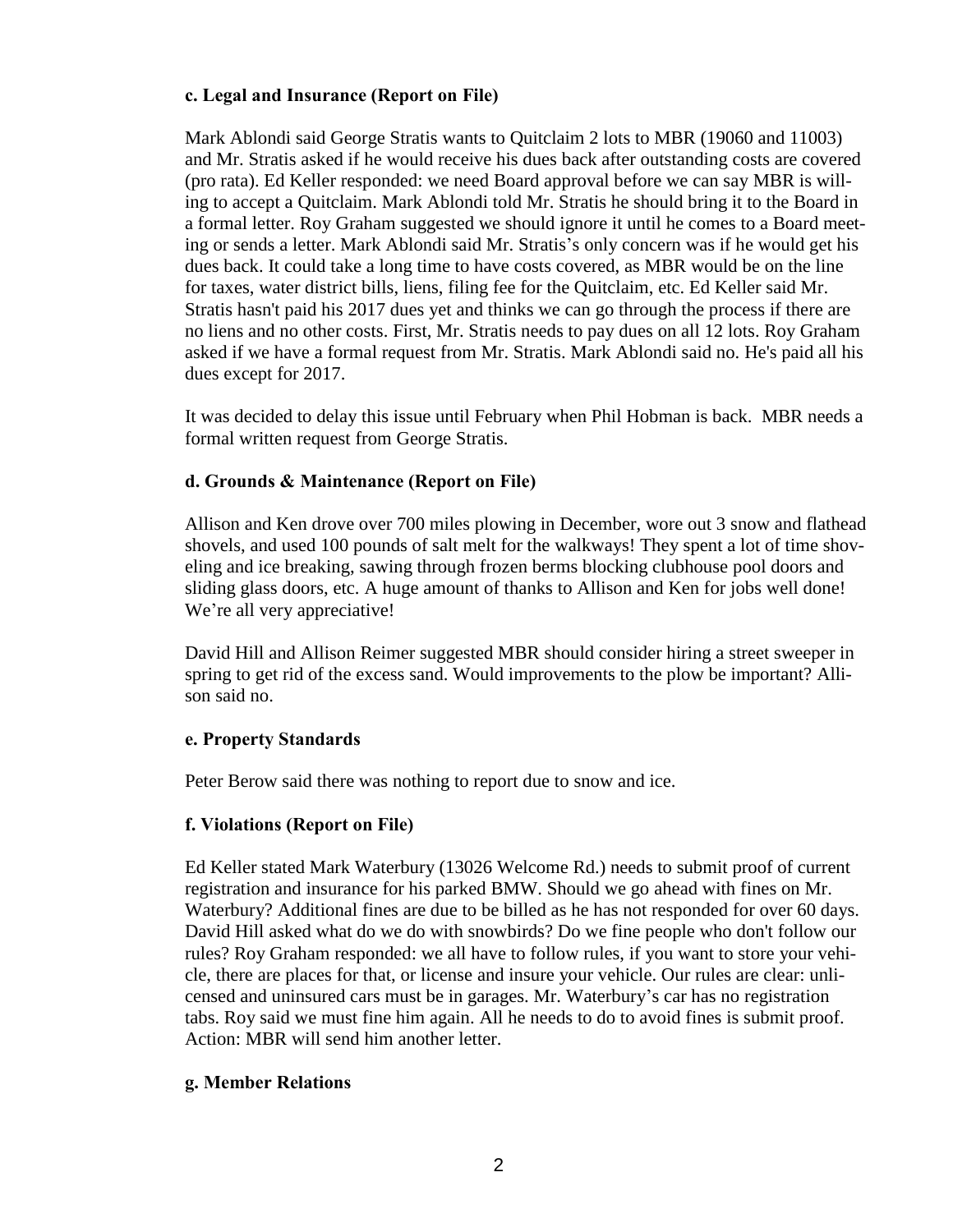Roy Graham reported MBR has four new members/families, but he doesn't have their contact information yet. Dawn Chaplin stressed it's important new members read their packet to know MBR rules. We're not sure if realtors still give MBR New Member packets to new buyers. Roy thanked Ed Keller and Allison Reimer for keeping members up-to-date with news via NextDoor. He hopes all members join NextDoor.

# **h. Director at Large/Social Director**

Dawn Chaplin said 38 people attended the New Year's Eve party. It was a fun and successful evening. Next year, more members will know about it since we're starting the tradition again. Allison commended Dawn and her committee on their great job cleaning up. Dawn announced there will be an event for families on Feb. 11 — she'll release more information about the event soon.

## **4. Unfinished Business**

a. Re: 18030 Welcome Road. Ed sent out information to Board members about older mobile homes in MBR. We each own our lots here and we would set ourselves up for legal action if we determined a dilapidated structure should be removed. (We cannot remove a derelict structure without the Whatcom County Health Department or another agency condemning the structure.) The concern is that someone will come in and buy an unsightly mobile home to live in because it's an inexpensive property. No bank is going to give a loan on this property, so a prospective buyer would have to pay cash for the land value. Allison Reimer said in 2016 we sent the owners a letter stating their place does not meet MBR's Minimum Property Standards. It was determined MBR would send a letter in 2017 stating this property does not meet MBR's Minimum Property Standards. A new buyer would be made aware of these letters.

# **5. New Business**

a. ACTION: Discussion about the date of the 2017 AGM meeting. It was decided the AGM will take place on June 10 this year.

b. The MBR Board will read over the 2016 AGM minutes and discuss any corrections at the February Board meeting.

c. ACTION: David Hill said we need backup staff for Angela in the office. Ed Keller said Angela can't work more hours than her current 24 hours per week. Our budget allows for 32 hours per week at Angela's pay scale. Angela and Allison will interview a person to work with Angela 12 hours per week at a smaller salary: the hours would be Friday afternoon and all day Saturday (during MBR's regular office hours). This will give Angela one day to work without interruption.

Dawn Chaplin would like the office to be open on Sunday, but no action was taken regarding this.

# **6. Meeting Adjourned:** *Meeting adjourned at 9:05 p.m.*

\*The Board may convene in closed executive session to consider personnel, legal, liability, or issues dealing with violations.

Next Board meeting is Friday, February 17, 2017 at 8:00 p.m. in the clubhouse.